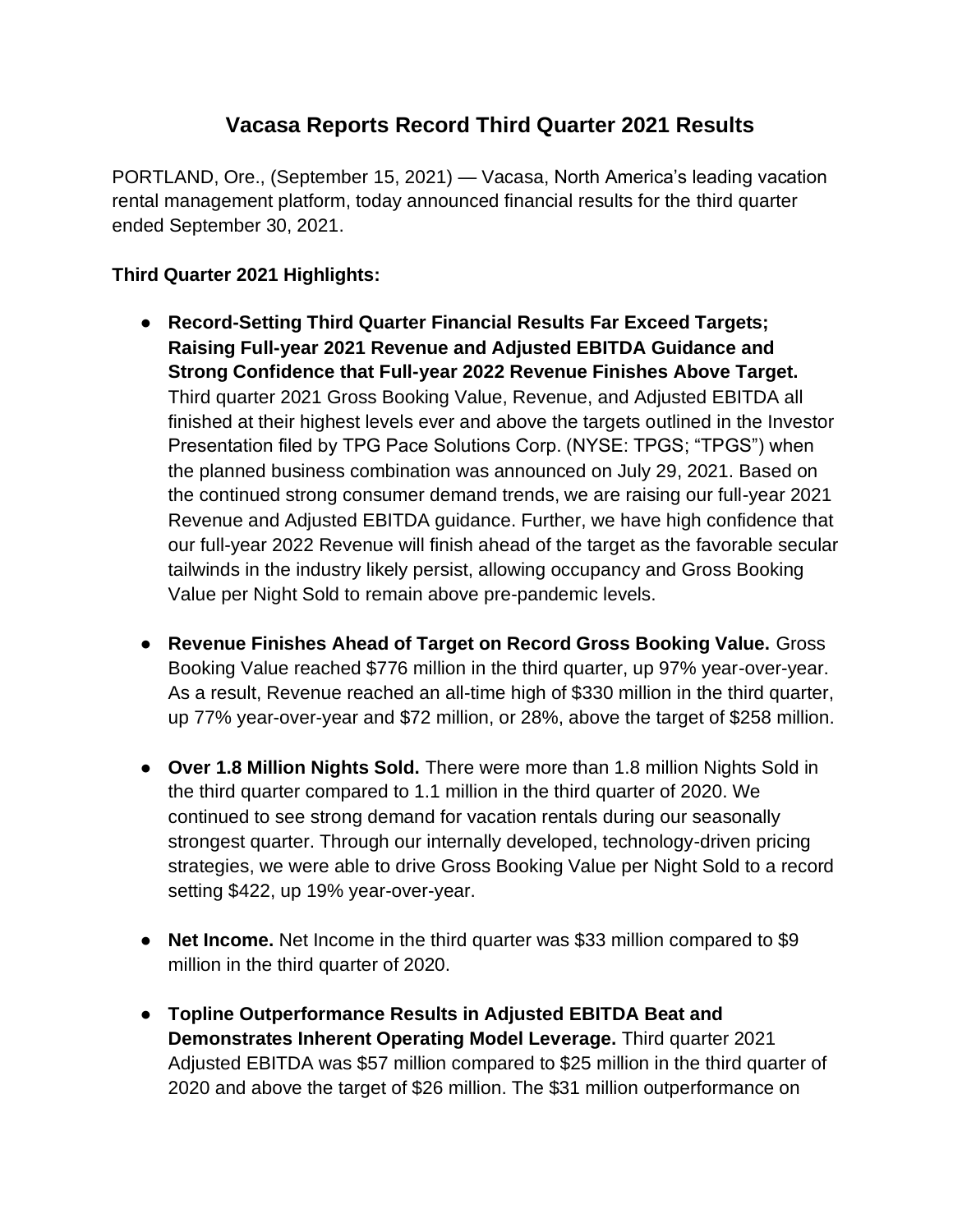Adjusted EBITDA relative to the target was attributable to stronger than projected Revenue and demonstrates the underlying earnings and margin power of our business. Additionally, some of the investments we expected to make in the third quarter, funded by the outperformance in the second and third quarter, are now being made in the fourth quarter primarily due to the timing of our brand advertising campaign.

- **Raising Full-year 2021 Revenue and Adjusted EBITDA Guidance.** Based on the trends we've seen to date, we've raised our full-year 2021 Revenue guidance, and now expect Revenue to be in a range of \$872 million to \$877 million, with the range more than \$100 million, or 16%, above our target of \$757 million. We've also raised our full-year 2021 Adjusted EBITDA guidance to be in a range of negative \$45 million to negative \$40 million, which is about 10% to 20% better than our target of negative \$49 million.
- **Full-year 2022 Outlook.** As we approach the end of 2021, we believe that the favorable consumer demand trends will persist into 2022. Given these trends, as well as our growth investments, we have increased confidence that we will finish ahead of the full-year 2022 Revenue target driven by relatively higher occupancy and Gross Booking Value per Night Sold.
- **Favorable Shifts in Consumer Behavior.** Our business continues to perform exceptionally well, driven by a combination of shifting consumer preferences toward vacation rentals and outstanding execution across our entire organization. We expect the consumer preference shift toward vacation rentals, which materializes in our strong occupancy and higher Gross Booking Value per Night Sold, to be enduring rather than transitory. We've seen massive trial of the category over the past 18 months; nearly 20% of guests stayed in a vacation rental for the first time between March 2020 and March 2021 according to a Skift Study and recent industry reports suggest trial could be even higher. Additionally, guests are having an outstanding experience with short-term rentals; 86% of guests plan to continue booking vacation rentals post-pandemic according to VRM Intel and 52% of guests would prefer to stay in a vacation rental over a hotel post-pandemic according to a Skift Study. Finally, we expect a continuation of favorable secular trends such as "work from anywhere" and expanded use cases of vacation rentals. While the consumer preference shift towards vacation rentals has been a decade in the making, the environment over the past 18 months has accelerated adoption. We believe the consumer demand environment will remain above pre-pandemic levels, which gives us the confidence to accelerate investments in the business and raise our full-year 2021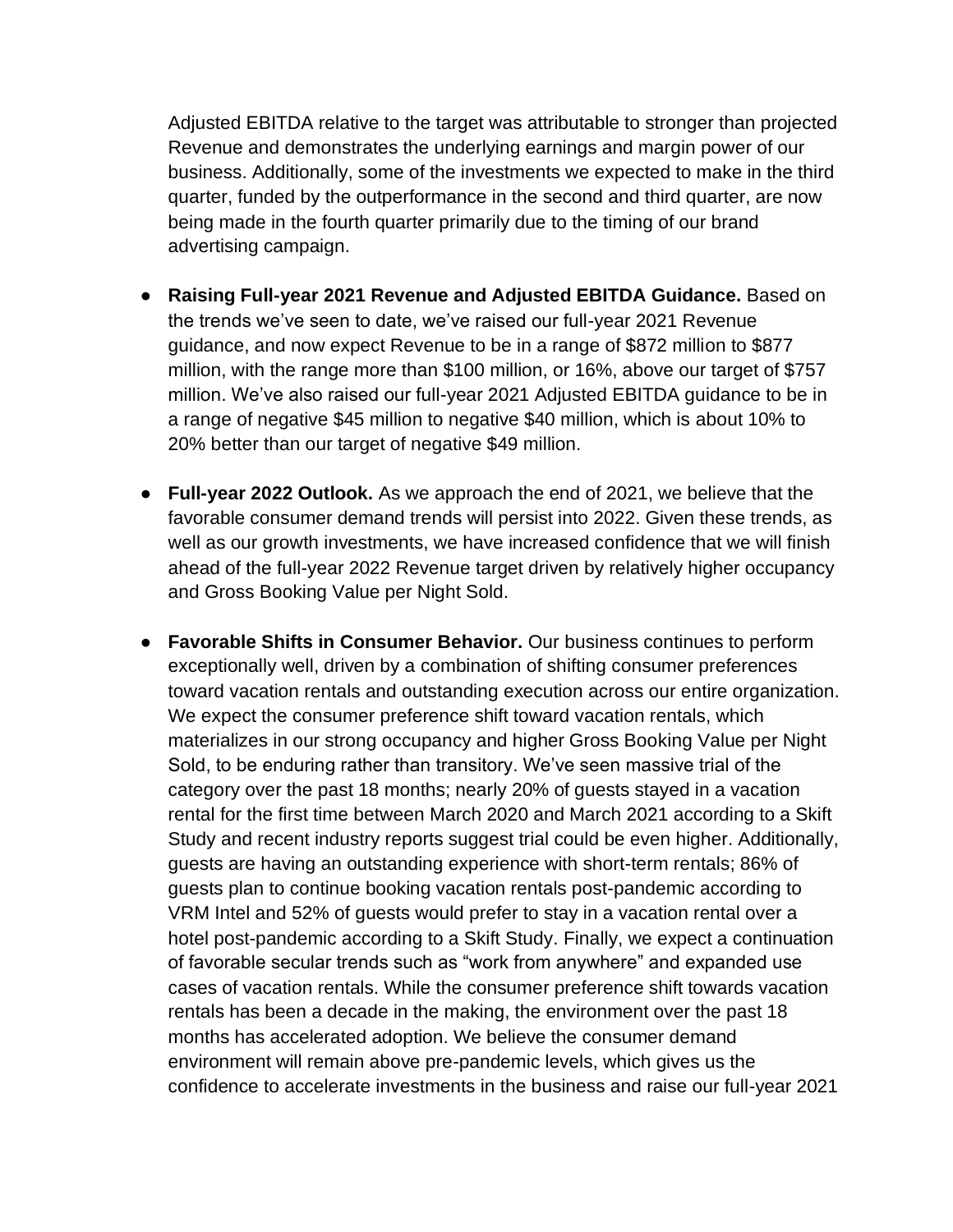financial guidance. It also increases our confidence that full-year 2022 Revenue will finish above our target.

- **Product Updates.** We recently released our AI-driven Itinerary Based Pricing algorithm update, which is another custom-built technology tool that allows Vacasa to maximize income for its homeowners. We also will begin to more broadly roll out Vacasa Smart Home technology across our portfolio, which leverages proprietary, in-home technology devices to create an elevated guest experience, enables local teams to support homes remotely, and drive operational efficiencies. Finally, we added a Probability of Booking feature to our homeowner portal to help homeowners understand the probability of a guest booking their home on a given night along with the projected associated income. This enables homeowners to make informed decisions regarding when to leave their calendars open for guests in order to maximize revenue. We have a deep product roadmap and will continue to invest in engineers to improve our technology offering and, in turn, all facets of the homeowner and guest experience.
- **Transaction Update.** TPGS and Vacasa currently expect to close the proposed business combination with Vacasa Holdings in the fourth quarter of 2021. Vacasa, Inc.'s registration statement on Form S-4 (the "Registration Statement") was declared effective by the United States Securities and Exchange Commission (the "SEC") on November 10, 2021. We expect TPGS' shareholder vote to take place on November 30, 2021 at 4:30 p.m. Eastern time. The closing of the business combination is subject to shareholder approval and other customary closing conditions.

# **Management Remarks on the Third Quarter**

"We generated record results in the third quarter, driven by a combination of consumers' continued desire to travel, the ongoing preference shift towards vacation rentals, and strong execution across our entire organization," said Matt Roberts, CEO. "While guest demand is the leading driver of our outperformance, we've had solid supply additions through both our individual and portfolio approaches in 2021. We now have more than 35,000 homes on our platform, in-line with the expectations we outlined when we announced our transaction with TPGS, and are the largest vacation rental management platform in North America."

"A strong consumer demand environment allowed us to achieve high occupancy and record levels of Gross Booking Value per Night Sold, up 19% year-over-year, leading to third quarter Revenue and Adjusted EBITDA coming in well ahead of our targets," said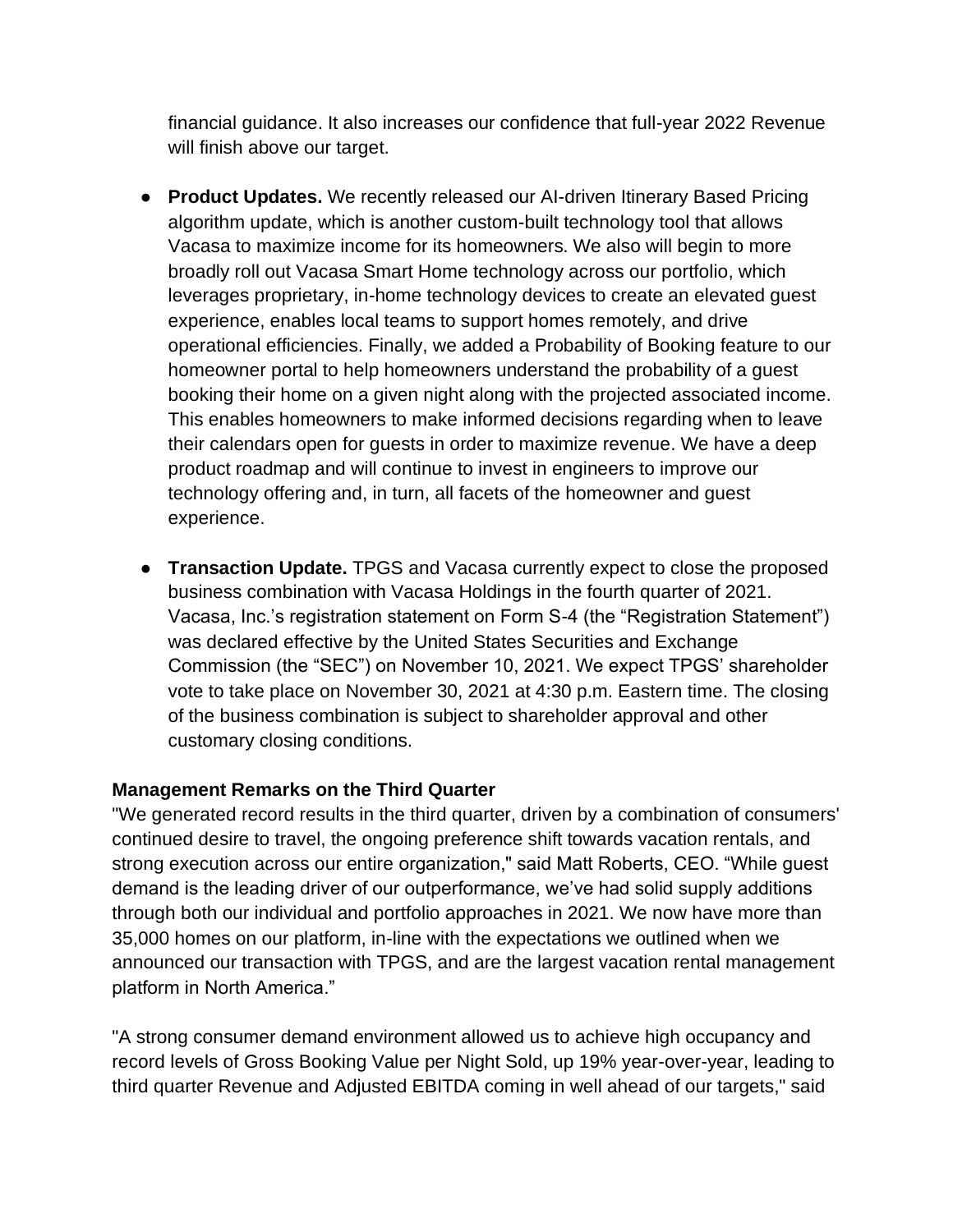Jamie Cohen, CFO of Vacasa. "As we indicated in September, we are investing the outperformance from the second and third quarters back into the business during the fourth quarter through a brand advertising campaign and a pull forward of hiring to drive growth as we enter 2022. Even with the investments in the fourth quarter, we are still expecting to deliver full-year 2021 Adjusted EBITDA about 10% to 20% better than our target."

"With the business performing exceptionally well, we are raising our Revenue guidance and now expect full-year 2021 Revenue to come in more than \$100 million ahead of our initial target," said Roberts. "Based on everything we've seen to date, we are more confident that occupancy and Gross Booking Value per Night Sold will remain above pre-pandemic levels in 2022. As a result of this and the investments we are making, we expect full-year 2022 Revenue to finish ahead of our target and look forward to sharing a more detailed 2022 outlook when we report fourth quarter results."

# **Upcoming Event**

CEO Matt Roberts and CFO Jamie Cohen will participate in a fireside chat at the 2021 RBC Capital Markets Global Technology, Internet, Media and Telecom Conference on Tuesday, November 16, 2021, at 11:20 a.m. EST / 8:20 a.m. PST. Both live and replay versions of the webcast can be accessed on the Vacasa Investor Website at www.vacasa.com/investors.

# **Shareholder Letter**

Please visit vacasa.com/investors to review the Third Quarter 2021 Shareholder Letter.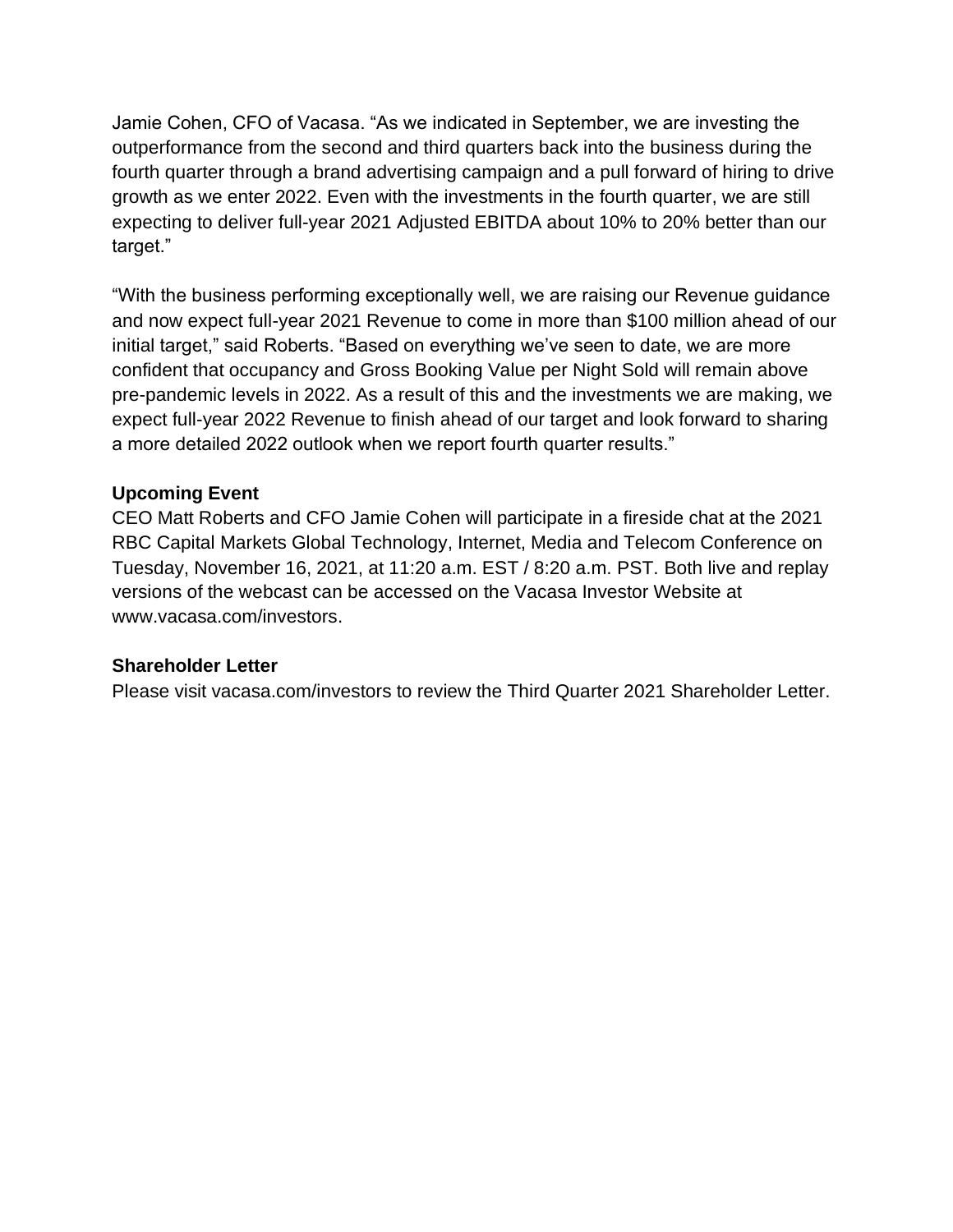#### **About Vacasa**

Vacasa is the leading vacation rental management platform in North America, transforming the vacation rental experience by integrating purpose-built technology with expert local and national teams. Homeowners enjoy earning significant incremental income on one of their most valuable assets, delivered by the company's unmatched technology that adjusts rates in real time to maximize revenue. Guests can relax comfortably in Vacasa's 35,000+ homes across more than 400 destinations in North America, Belize and Costa Rica, knowing that 24/7 support is just a phone call away. In addition to enabling guests to search, discover and book its properties on Vacasa.com and the Vacasa Guest App, Vacasa provides valuable, professionally managed inventory to top channel partners, including Airbnb, Booking.com and Vrbo. In Summer 2021, Vacasa entered into an agreement to become a publicly traded company through a business combination with [TPG Pace Solutions](https://www.tpg.com/pace-solutions) (NYSE: TPGS), a special purpose acquisition company ("SPAC").

For more information, visit [https://www.vacasa.com/press.](https://www.vacasa.com/press)

## **Additional Information and Where to Find It**

This Press Release is being made in connection with a proposed business combination involving Vacasa and TPGS. In connection with the proposed transaction, Vacasa, Inc. ("NewCo") has filed with the SEC a registration statement on Form S-4, which has become effective. **TPGS urges investors, shareholders and other interested persons to read the definitive proxy statement/prospectus as well as other documents filed with the SEC because these documents will contain important information about TPGS, Vacasa, NewCo and the business combination.** Shareholders will be able to obtain a copy of the definitive proxy statement/prospectus, without charge, by directing a request to: TPG Pace Solutions, 301 Commerce St., Suite 3300, Fort Worth, TX 76102. The definitive proxy statement/prospectus can also be obtained without charge at the SEC's website (www.sec.gov).

## **Participants in Solicitation**

TPGS, NewCo, Vacasa and their respective directors and executive officers may be deemed to be participants in the solicitation of proxies from the shareholders of TPGS in connection with the proposed business combination. Investors and security holders may obtain more detailed information regarding the names, affiliations and interests of certain of TPGS's executive officers and directors in the solicitation by reading TPGS's initial public offering prospectus, which was filed with the SEC on April 9, 2021, the definitive proxy statement/prospectus relating to the business combination, which was filed with the SEC on November 10, 2021, and other relevant materials filed with the SEC in connection with the business combination when they become available. Other information concerning the interests of participants in the solicitation, which may, in some cases, be different than those of their shareholders generally, is set forth in the definitive proxy statement/prospectus relating to the business combination. Shareholders, potential investors and other interested persons should read the definitive proxy statement/prospectus carefully before making any voting or investment decisions. Copies of these documents may be obtained for free from the sources indicated above.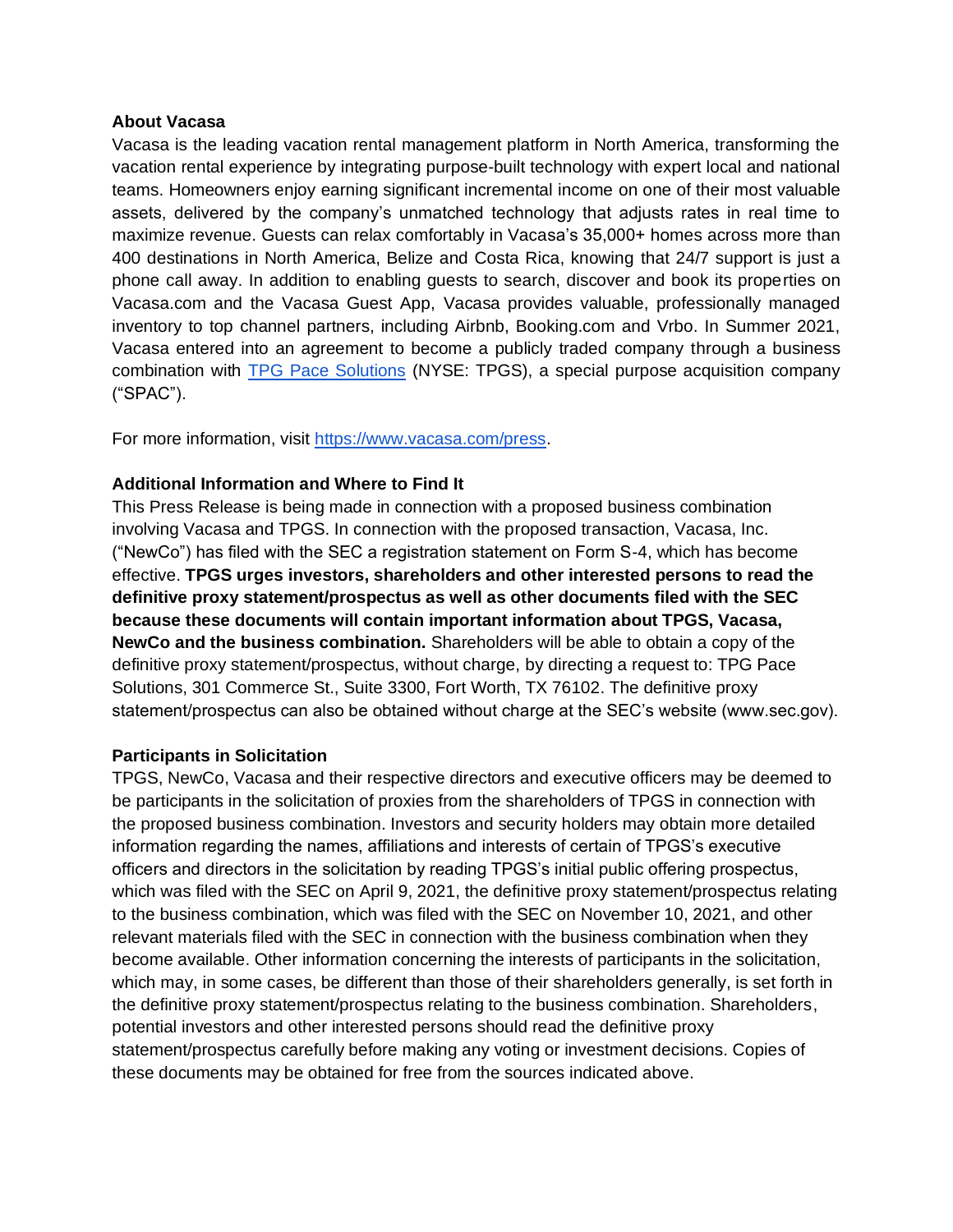## **Forward-Looking Statements**

Certain statements made in this Press Release are "forward-looking statements" within the meaning of the "safe harbor" provisions of the Private Securities Litigation Reform Act of 1995. Forward-looking statements may be identified by the use of words such as "anticipate", "believe", "expect", "estimate", "plan", "outlook", and "project" and other similar expressions that predict or indicate future events or trends or that are not statements of historical matters. These forward-looking statements reflect the current analysis of existing information and are subject to various risks and uncertainties. As a result, caution must be exercised in relying on forwardlooking statements. Due to known and unknown risks, actual results may differ materially from TPGS's or Vacasa's expectations or projections. The following factors, among others, could cause actual results to differ materially from those described in these forward-looking statements: (i) the occurrence of any event, change or other circumstances that could give rise to the termination of the definitive agreement for the business combination between TPGS and Vacasa (the "Business Combination Agreement"); (ii) the ability of the combined company to meet listing standards following the transaction and in connection with the consummation thereof; (iii) the inability to complete the transactions contemplated by the Business Combination Agreement due to the failure to obtain approval of the shareholders of TPGS or other reasons; (iv) the failure to meet the minimum cash requirements of the Business Combination Agreement due to TPGS shareholders' redemptions and one or more defaults by the investors in the private placement that is being undertaken in connection with the business combination, and failing to obtain replacement financing; (v) costs related to the proposed transaction; (vi) changes in applicable laws or regulations; (vii) the ability of the combined company to meet its financial and strategic goals, due to, among other things, competition, the ability of the combined company to pursue a growth strategy and manage growth profitability; (viii) the possibility that the combined company may be adversely affected by other economic, business, and/or competitive factors; (ix) the continuing or new effects of the COVID-19 pandemic on TPGS and Vacasa and their ability to consummate the transaction; and (x) other risks and uncertainties described herein, as well as those risks and uncertainties discussed from time to time in other reports and other public filings with the SEC by TPGS and NewCo.

Additional information concerning these and other factors that may impact TPGS's and Vacasa's expectations and projections can be found in TPGS's and NewCo's periodic filings with the SEC and in the definitive proxy statement/prospectus filed with the SEC by NewCo. TPGS's and NewCo's SEC filings are available publicly on the SEC's website a[t](http://www.sec.gov/) [www.sec.gov.](http://www.sec.gov/)

The foregoing list of factors is not exclusive. Readers are cautioned not to place undue reliance upon any forward-looking statements, which speak only as of the date made. Neither TPGS nor Vacasa undertakes or accepts any obligation or undertaking to release publicly any updates or revisions to any forward-looking statements to reflect any change in its expectations or any change in events, conditions or circumstances on which any such statement is based, subject to applicable law.

## **No Offer or Solicitation**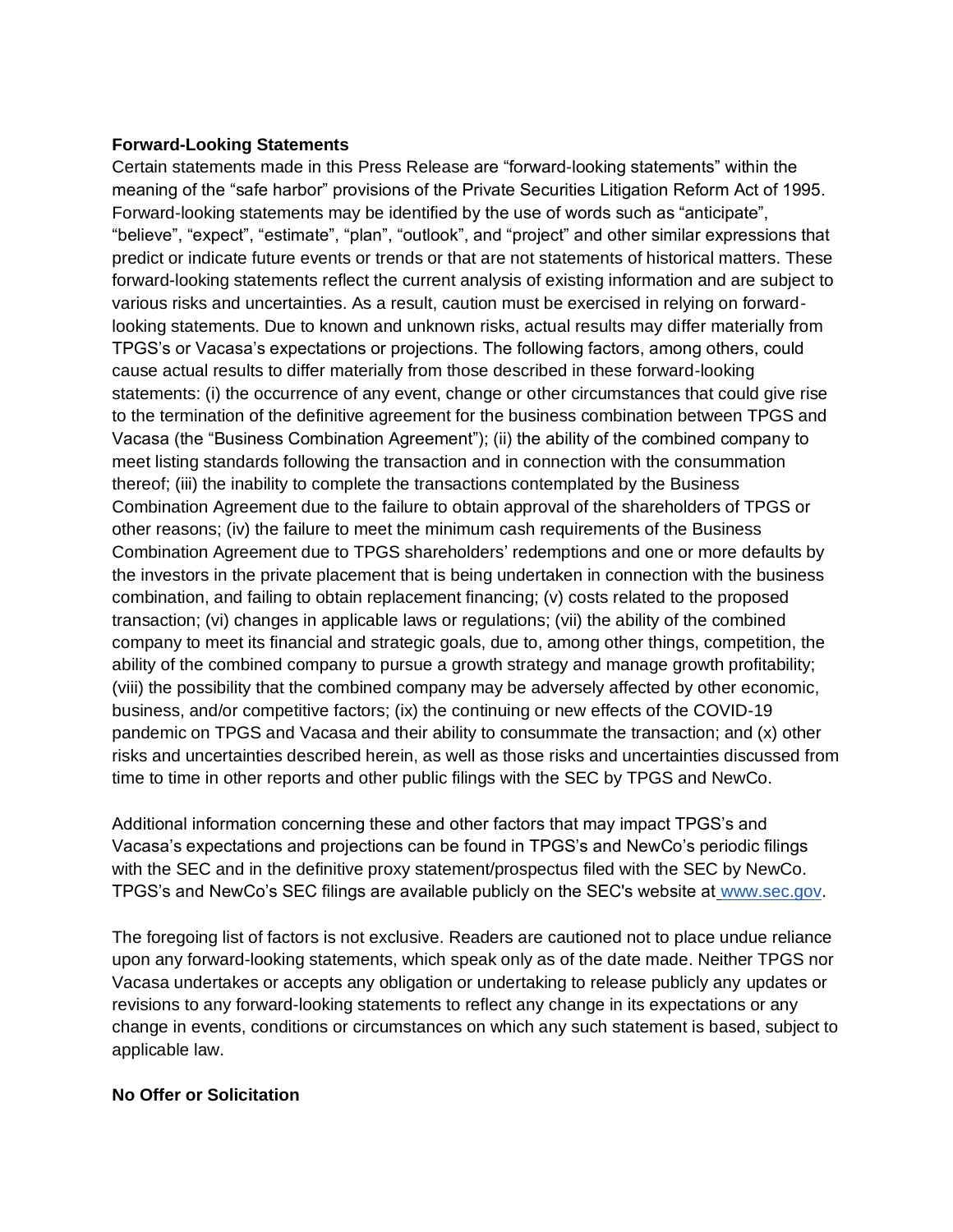This Press Release does not constitute a solicitation of a proxy, consent or authorization with respect to any securities or in respect of the proposed business combination. This Press Release also does not constitute an offer to sell or the solicitation of an offer to buy securities, nor will there be any sale of securities in any state or jurisdiction in which such offer, solicitation or sale would be unlawful prior to registration or qualification under the securities laws of any such jurisdiction. No offering of securities will be made except by means of a prospectus meeting the requirements of the Securities Act of 1933, as amended, or an exemption therefrom.

## **No Assurances**

There can be no assurance that the transactions described herein will be completed, nor can there be any assurance, if such transactions are completed, that the potential benefits of combining the companies will be realized. The description of the transactions contained herein is only a summary and is qualified in its entirety by reference to the definitive agreements relating to the transactions, copies of which have been filed as exhibits to the Current Report on Form 8-K filed by TPGS with the SEC on August 3, 2021.

## **Use of Non-GAAP Financial Measures**

This Press Release includes Adjusted EBITDA, which is a financial measure that is not defined by or presented in accordance with accounting principles generally accepted in the United States ("GAAP"). Because it excludes items we do not believe to be indicative of our core operating performance, we believe Adjusted EBITDA provides useful information to analysts and investors in understanding and evaluating our results of operations, is frequently used by these parties in evaluating companies in our industry, and provides a useful measure for periodto-period comparisons of our business performance. Moreover, Adjusted EBITDA is a key measurement used by our management internally to make operating decisions, including those related to analyzing operating expenses, evaluating performance, and performing strategic planning and annual budgeting.

However, Adjusted EBITDA has a number of significant limitations as an analytical tool, and other companies in our industry may calculate this measure differently than we do, thereby further limiting its usefulness as a comparative measure. Because of its limitations, Adjusted EBITDA should be considered as supplemental in nature only, and should not be viewed as a substitute for net income (loss) or any other financial information prepared in accordance with GAAP.

A reconciliation of the Company's Adjusted EBITDA guidance to the most directly comparable GAAP financial measure cannot be provided without unreasonable efforts and is not provided herein because of the inherent difficulty in forecasting and quantifying certain amounts that are necessary for such reconciliations, including adjustments that are made for depreciation and amortization of intangible assets, equity-based compensation expense, business combination costs, restructuring charges and other adjustments reflected in our reconciliation of historical Adjusted EBITDA, the amounts of which, could be material.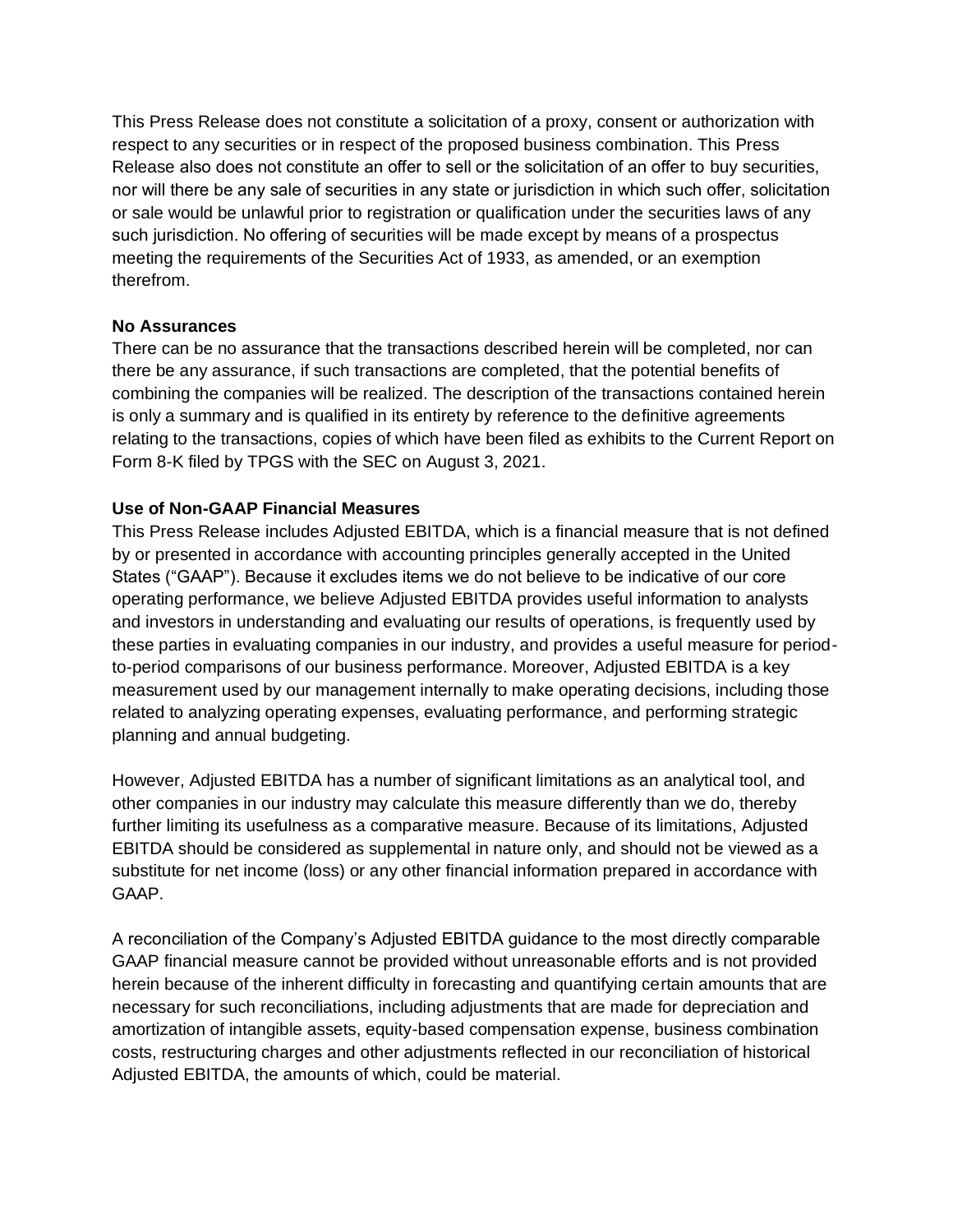## **Condensed Consolidated Statements of Operations**

# *(in thousands) (unaudited)*

|                                           | <b>Three Months Ended</b><br>September 30, |           | <b>Nine Months Ended</b><br>September 30, |              |
|-------------------------------------------|--------------------------------------------|-----------|-------------------------------------------|--------------|
|                                           | 2021                                       | 2020      | 2021                                      | 2020         |
| Revenue                                   | \$329,927                                  | \$186,126 | \$696,954                                 | \$382,851    |
| Costs and expenses:                       |                                            |           |                                           |              |
| Cost of revenue <sup>(1)</sup>            | 138,461                                    | 82,706    | 332,455                                   | 187,089      |
| Operations and support <sup>(1)</sup>     | 55,435                                     | 34,719    | 132,836                                   | 87,193       |
| Technology and development <sup>(1)</sup> | 12,332                                     | 6,783     | 30,935                                    | 19,452       |
| Sales and marketing (1)                   | 49,943                                     | 22,448    | 114,657                                   | 62,735       |
| General and administrative (1)            | 19,326                                     | 15,248    | 59,672                                    | 38,990       |
| Depreciation                              | 4,414                                      | 3,936     | 12,721                                    | 11,381       |
| Amortization of intangible assets         | 13,979                                     | 4,844     | 30,778                                    | 14,519       |
| Total costs and expenses                  | 293,890                                    | 170,684   | 714,054                                   | 421,359      |
| Income (Loss) from operations             | 36,037                                     | 15,442    | (17,100)                                  | (38,508)     |
| Interest income                           | 6                                          | 15        | 32                                        | 379          |
| Interest expense                          | (3,313)                                    | (3,143)   | (9,219)                                   | (4,772)      |
| Other income (expense), net               | 150                                        | (2,977)   | (10, 199)                                 | (4,375)      |
| Net Income (loss) before income tax       | 32,880                                     | 9,337     | (36, 486)                                 | (47,276)     |
| Income tax benefit (expense)              | (76)                                       | 79        | 76                                        | 236          |
| Net income (loss)                         | \$32,804                                   | \$9,416   | $(\$36,410)$                              | $(\$47,040)$ |

(1) Includes equity-based compensation expense as follows:

| Cost of revenue                         | $\mathcal{S}$ - | $S-$    | $S-$    | $S-$    |
|-----------------------------------------|-----------------|---------|---------|---------|
| Operations and support                  | 24              | 224     | 86      | 224     |
| Technology and development              | 167             | 407     | 489     | 407     |
| Sales and marketing                     | 393             | 98      | 1,047   | 98      |
| General and administrative              | 1,688           | 453     | 3,651   | 1,143   |
| Total equity-based compensation expense | \$2,272         | \$1,182 | \$5,273 | \$1,872 |

## **Key Business Metrics**  *(in thousands, except GBV per Night Sold)*

|                             | <b>Three Months Ended</b><br>September 30, |           | <b>Nine Months Ended</b><br>September 30, |           |
|-----------------------------|--------------------------------------------|-----------|-------------------------------------------|-----------|
|                             | 2021                                       | 2020      | 2021                                      | 2020      |
| Gross booking value ("GBV") | \$776,150                                  | \$393,571 | \$1,536,228                               | \$742,360 |
| Nights Sold                 | 1,840                                      | 1.113     | 4,071                                     | 2,301     |
| GBV per Night Sold          | \$422                                      | \$354     | \$377                                     | \$323     |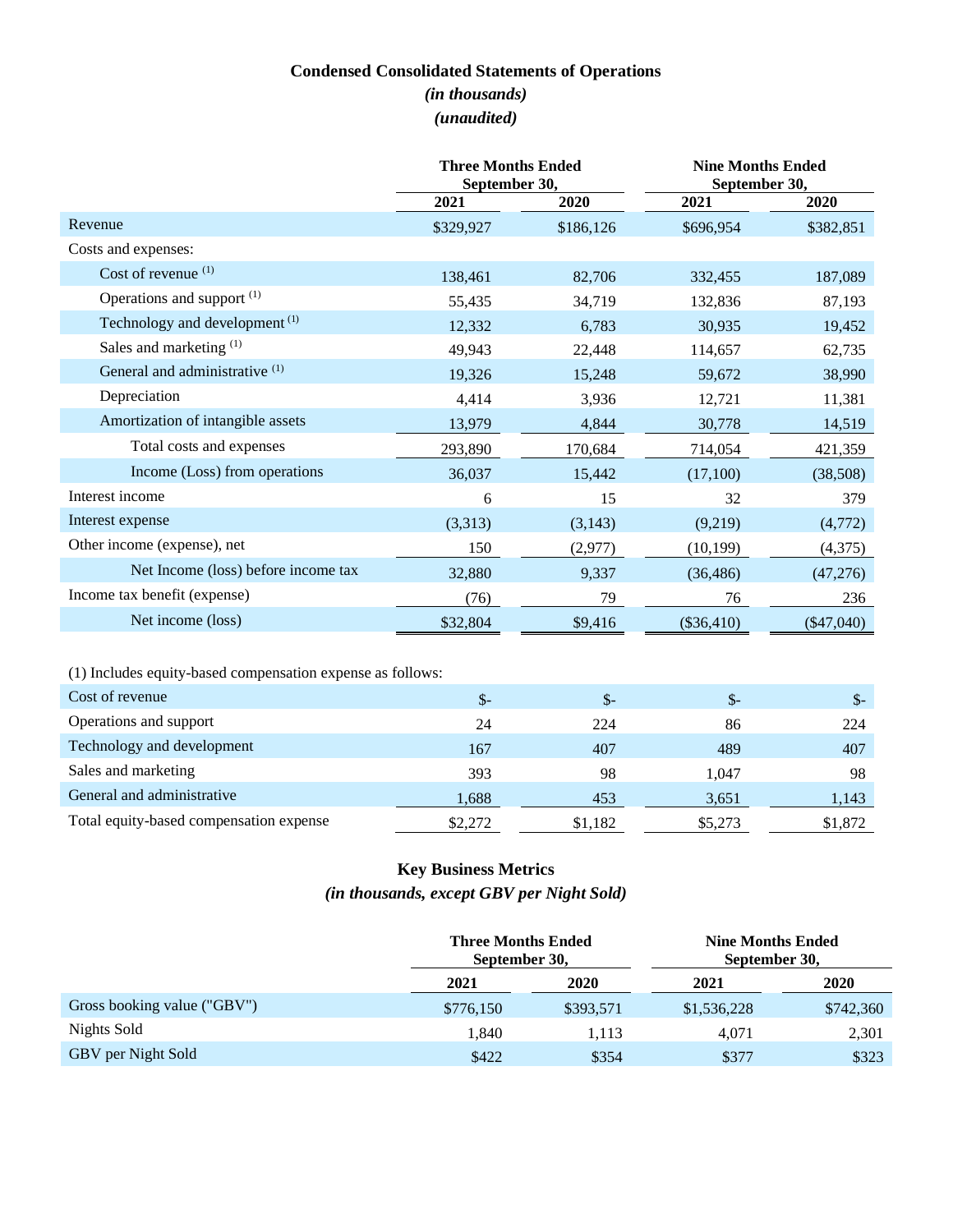# **Condensed Consolidated Balance Sheets** *(in thousands) (unaudited)*

|                                                                                | 9/30/2021   | 12/31/2020 |
|--------------------------------------------------------------------------------|-------------|------------|
| <b>Assets</b>                                                                  |             |            |
| Current assets:                                                                |             |            |
| Cash and cash equivalents                                                      | \$150,417   | \$218,484  |
| Restricted cash                                                                | 135,079     | 72,528     |
| Accounts receivable, net                                                       | 44,299      | 10,161     |
| Prepaid expenses and other current assets                                      | 21,091      | 10,191     |
| Total current assets                                                           | 350,886     | 311,364    |
| Property and equipment, net                                                    | 62,977      | 65,087     |
| Intangibles, net                                                               | 217,204     | 77,426     |
| Goodwill                                                                       | 709,962     | 121,487    |
| Other long-term assets                                                         | 13,090      | 11,888     |
| Total assets                                                                   | \$1,354,119 | \$587,252  |
| Liabilities, Redeemable Convertible Preferred Units, and Members' Deficit      |             |            |
| Current liabilities:                                                           |             |            |
| Accounts payable                                                               | \$36,747    | \$15,648   |
| Funds payable to owners                                                        | 175,249     | 92,707     |
| Hospitality and sales taxes payable                                            | 42,348      | 20,721     |
| Deferred revenue                                                               | 77,654      | 49,992     |
| Future stay credits                                                            | 32,517      | 35,140     |
| Accrued expenses and other current liabilities                                 | 85,925      | 44,022     |
| Total current liabilities                                                      | 450,440     | 258,230    |
| Long-term debt, net of current portion                                         | 118,057     | 111,689    |
| Other long-term liabilities                                                    | 47,958      | 22,204     |
| <b>Total liabilities</b>                                                       | 616,455     | 392,123    |
|                                                                                |             |            |
| Redeemable convertible preferred units                                         | 1,198,080   | 771,979    |
| Members' deficit:                                                              |             |            |
| Common units                                                                   |             |            |
| Additional paid-in capital                                                     | 578,238     |            |
| Accumulated deficit                                                            | (1,038,694) | (577,091)  |
| Accumulated other comprehensive income                                         | 40          | 241        |
| Total members' deficit                                                         | (460, 416)  | (576, 850) |
| Total liabilities, redeemable convertible preferred units and members' deficit | \$1,354,119 | \$587,252  |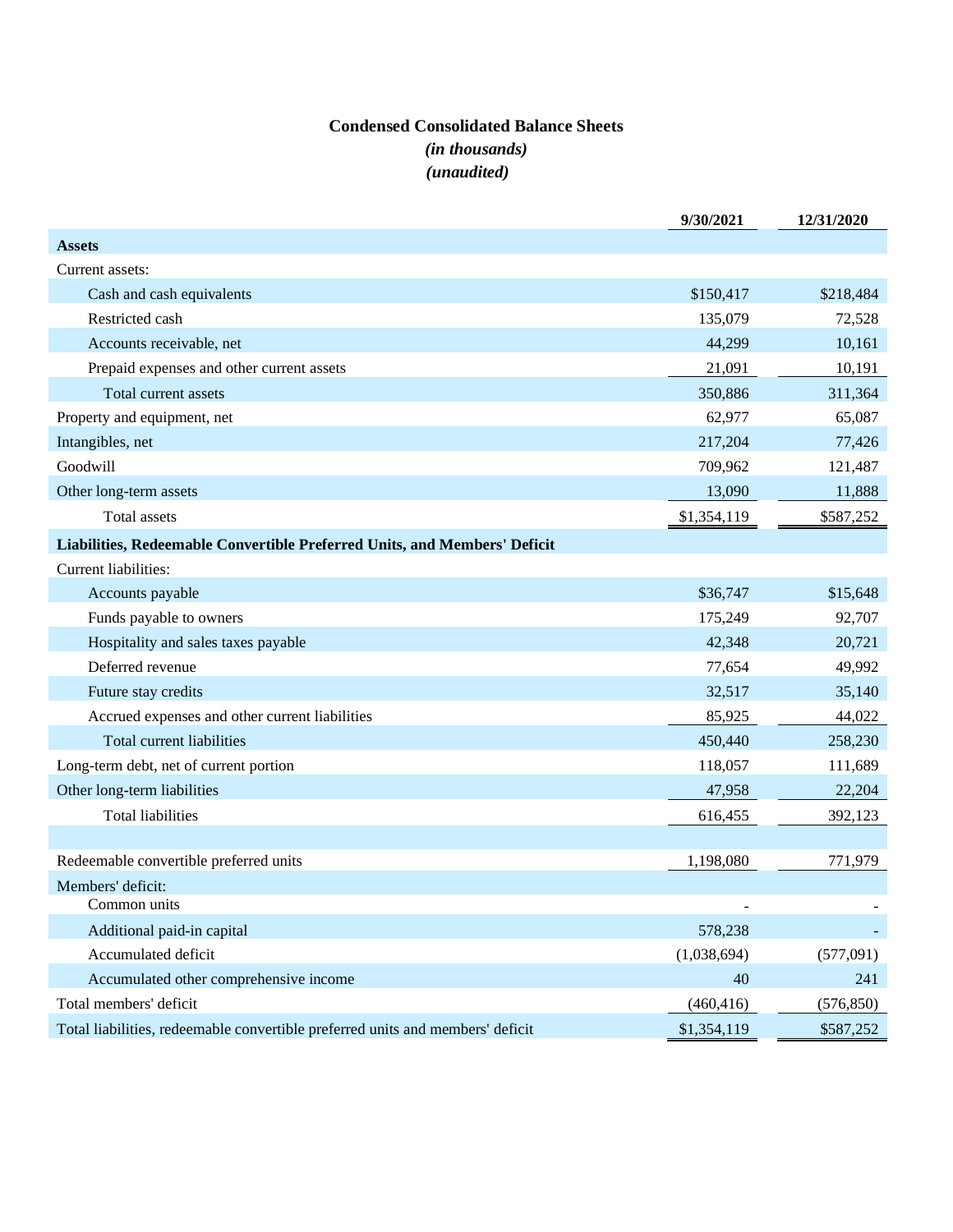## **Condensed Consolidated Statements of Cash Flows**

# *(in thousands)*

# *(unaudited)*

|                                                                                     | <b>Nine Months Ended</b><br>September 30, |              |
|-------------------------------------------------------------------------------------|-------------------------------------------|--------------|
|                                                                                     | 2021                                      | 2020         |
| <b>Cash from operating activities:</b>                                              |                                           |              |
| Net loss                                                                            | $(\$36,410)$                              | $(\$47,040)$ |
| Adjustments to reconcile net loss to net cash provided by operating activities:     |                                           |              |
| Bad debt expense                                                                    | 1,159                                     | 4,646        |
| Depreciation                                                                        | 12,721                                    | 11,381       |
| Amortization of intangible assets                                                   | 30,778                                    | 14,519       |
| Deferred income taxes                                                               | (178)                                     | (417)        |
| Other gains and losses                                                              | 1,381                                     | 790          |
| Fair value adjustment on warrant derivative liabilities                             | 10,317                                    | 4,324        |
| Non-cash interest expense                                                           | 6,221                                     | 2,997        |
| Equity-based compensation expense                                                   | 5,273                                     | 1,872        |
| Change in operating assets and liabilities:                                         |                                           |              |
| Accounts receivable                                                                 | 20,351                                    | 4,080        |
| Prepaid expenses and other assets                                                   | (10,794)                                  | 12,154       |
| Accounts payable                                                                    | 11,028                                    | 1,763        |
| Funds payable to owners                                                             | 17,594                                    | (8,931)      |
| Hospitality and sales taxes payable                                                 | 9,605                                     | 6,009        |
| Deferred revenue and future stay credits                                            | (16, 470)                                 | 22,007       |
| Accrued expenses and other liabilities                                              | 13,714                                    | 7,562        |
| Net cash provided by operating activities                                           | 76,290                                    | 37,716       |
| <b>Cash from investing activities:</b>                                              |                                           |              |
| Purchases of property and equipment                                                 | (3,646)                                   | (1,590)      |
| Cash paid for internally developed software                                         | (4,874)                                   | (6,713)      |
| Cash paid for business combinations, net of cash acquired                           | (63, 477)                                 | (2,141)      |
| Net cash used in investing activities                                               | (71, 997)                                 | (10, 444)    |
| <b>Cash from financing activities:</b>                                              |                                           |              |
| Cash paid for business combinations                                                 | (9, 421)                                  | (7,235)      |
| Proceeds from issuance of long-term debt                                            | $\boldsymbol{0}$                          | 115,931      |
| Payments on long term debt                                                          | (125)                                     | (10, 127)    |
| Other financing activities                                                          | (179)                                     | (280)        |
| Net cash provided by (used in) financing activities                                 | (9, 725)                                  | 98,289       |
| Effect of exchange rate fluctuations on cash, cash equivalents, and restricted cash | (84)                                      | (177)        |
| Net increase (decrease) in cash, cash equivalents and restricted cash               | (5,516)                                   | 125,384      |
| Cash, cash equivalents and restricted cash, beginning of period                     | 291,012                                   | 209,489      |
| Cash, cash equivalents and restricted cash, end of period                           | 285,496                                   | 334,873      |